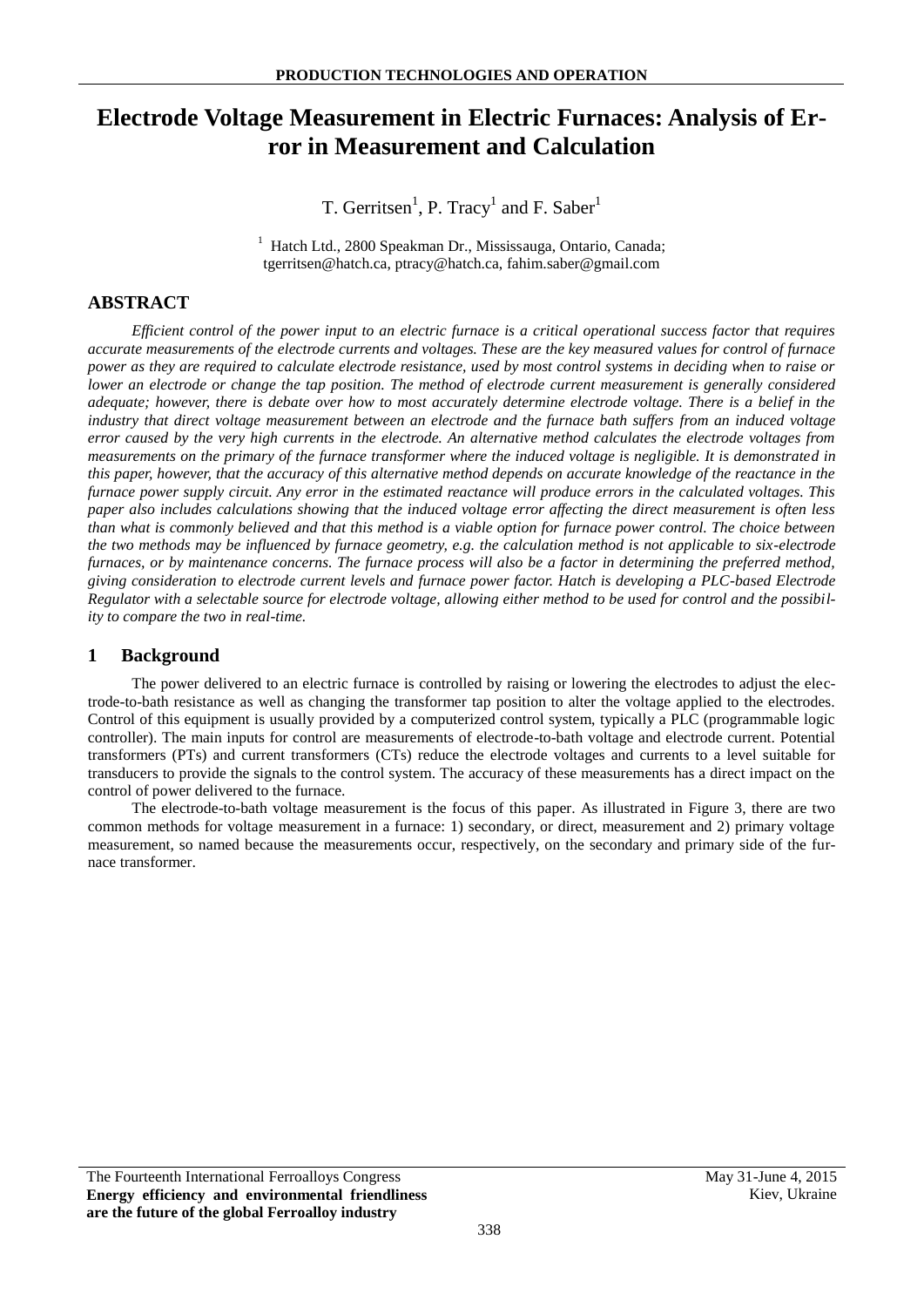

<span id="page-1-0"></span>**Figure 3:** Primary and secondary voltage measurements on an electric furnace

For the secondary measurement a PT is connected between each of the electrodes' buswork and the furnace bath. The measurement is nearly a direct measurement of electrode-to-bath voltage, but also includes voltage drops across the electrodes and flexible cables, as well as a portion of the buswork (the connection to the buswork is often made at the transformer, however this component can be reduced by connecting the PT closer to the electrode).

The primary measurement is the line-to-line voltage at the primary side of the furnace transformers. In addition to the voltage drops listed above the primary measurement also includes a drop across the furnace transformer. Because the primary voltage measurement does not have a connection to the furnace bath, a calculation is used to estimate the electrode-to-bath voltage; this paper refers to this method as the *primary calculation method*.

# <span id="page-1-1"></span>**2 Secondary Measurement of Electrode-to-Bath Voltage**

The measurement of electrode-to-bath voltage on the transformer secondary has the advantage of being a direct measurement not requiring additional calculations. It does, however, require electrical connections in the harsh environment near the furnace. The bath connection is typically a metal control strap woven between courses of refractory in the furnace bottom, or hearth. As the straps are difficult to inspect and replace, several are typically installed under each electrode. Thermal expansion and contraction of the hearth can sever the connections and in some instances the connection may be relying solely on metal penetration through the refractory to complete the circuit. The focus of this paper, however, is the existence of an inherent error in the voltage measurement. This error is due to the close proximity of the measurement to the high electric current in the electrode.

## **2.1 Measurement Error**

Faraday's Law describes how a changing magnetic field, such as that caused by AC current, can induce a voltage in a coil of wire. [Figure 4](#page-2-0) highlights the measurement loop created by the secondary voltage measurement. As illustrated in the figure, this measurement loop is tantamount to a coil in the presence of a changing magnetic field caused by the high electrode current; a voltage is therefore induced in the measurement leads. The transducer reports the total voltage – the sum of electrode-to-bath voltage and induced error – to the control system. This error can impact both furnace control and reporting.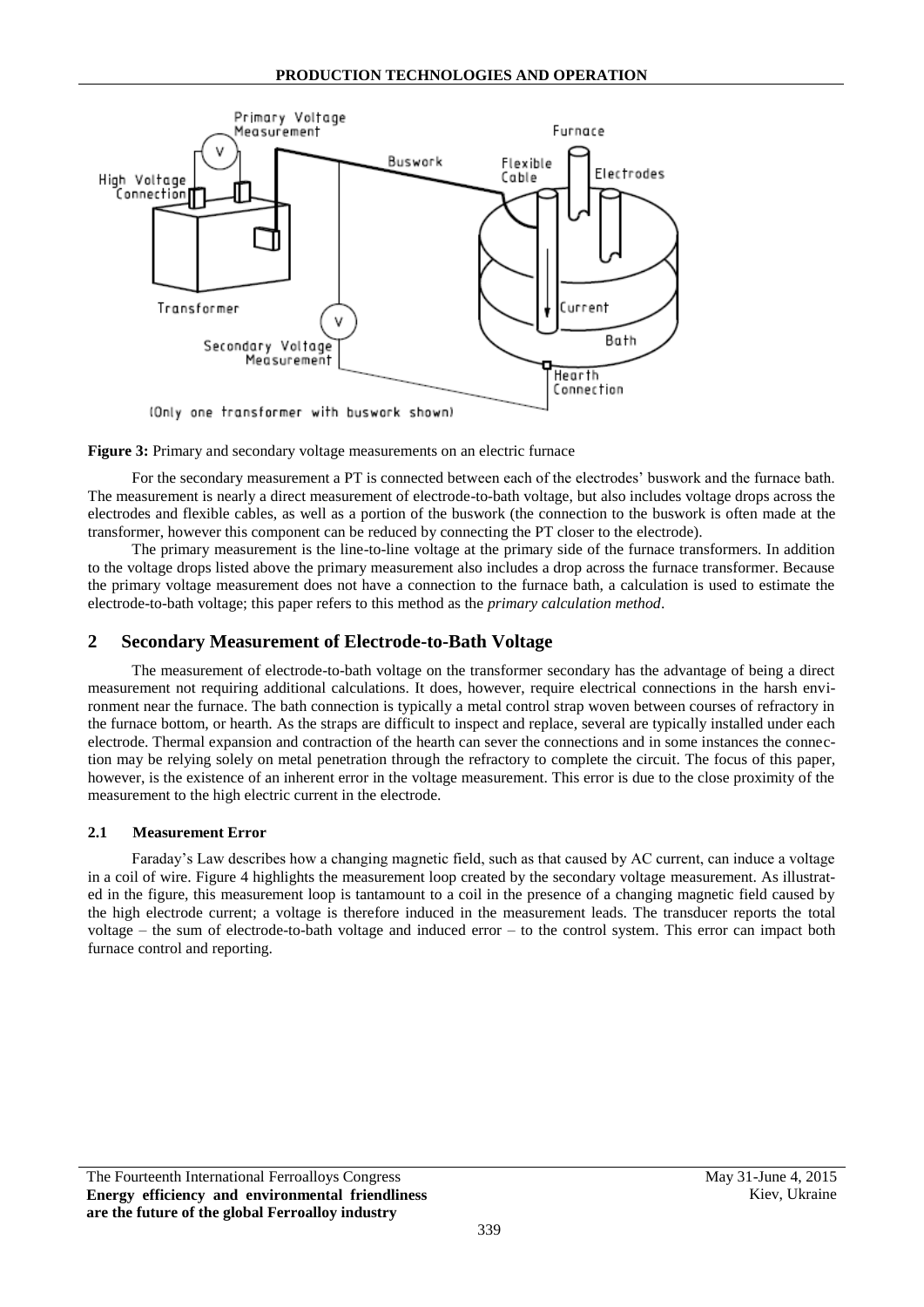

<span id="page-2-0"></span>**Figure 4:** Measurement loop and the magnetic field created by the electrode current

The magnitude of the induced voltage error, labelled  $U<sub>RMS</sub>$ , can be estimated from a calculation provided by Bretthauer and Timm [\[2\]:](#page-10-0)

<span id="page-2-1"></span>
$$
Equation 4: U_{RMS} = \mu \cdot b \cdot f \cdot I \cdot \ln\left[1 + \left(\frac{a}{r}\right)\right]
$$

where:

 $\mu$  = magnetic permeability of the medium

- b = height of the measurement loop
- $f =$  alternating current frequency
- a = distance from the electrode to the voltage transducer
- $r =$  radius of electrode
- $I = RMS$  electrode current

An example from Stewart [\[1\]](#page-10-1) demonstrates that on an actual electrode-to-bath voltage of 180V, with electrode current of 100kA, the induced voltage,  $U_{RMS}$ , as determined from [Equation 4](#page-2-1) is  $21V^2$ ; this corresponds to a rather significant 12% error. This result would suggest direct measurement of electrode-to-bath voltage is not useful for control. The example given, however, only examines a specific set of furnace operating conditions – one with very high electrode current and relatively low electrode-to-bath voltage – and different furnace operations should be examined. Moreover, note that [Equation 4](#page-2-1) only considers a single electrode. The other electrodes in the furnace form the current return path and will produce an induced voltage which counteracts that from the first electrode.

In the following sections, the magnitude of the induced voltage error is investigated for different furnace operations and is extended to an approximate two and three-electrode model to further examine the net effect of the induced voltage.

#### **2.2 Error Analysis for Different Operating Parameters**

It was shown that the induced voltage error created by an electrode carrying a high current may be large enough to affect the control and reporting of furnace operation. While some ferroalloy operations will have electrode currents in the range of 100kA or more, other furnaces, particularly those processing ferronickel or PGM-type materials, typically operate with electrode currents below 50kA. As well, the electrode-to-bath voltage could range anywhere from 100V to 1000V or more. The induced voltage should, therefore, be examined at different operating points for a variety of furnaces to understand the extent of the error. Considering [Equation 4](#page-2-1) as the worst-case scenario before considering the effect of multiple electrodes, [Table 21](#page-3-0) presents the induced voltage error calculated for a selection of furnaces with electrode currents and voltages in their typical operating regions. The data was taken from a variety of furnaces with which Hatch has been involved, including those producing ferronickel, lead, ferroalloys, etc.

1

 $r = 1$  m

The Fourteenth International Ferroalloys Congress May 31-June 4, 2015 **Energy efficiency and environmental friendliness are the future of the global Ferroalloy industry**

 $2$  The example uses the following parameters:

 $\mu = 4\pi * 10^{-7}$  V⋅s/A⋅m  $h - 3$  m

 $f = 50$  Hz

 $a = 2m$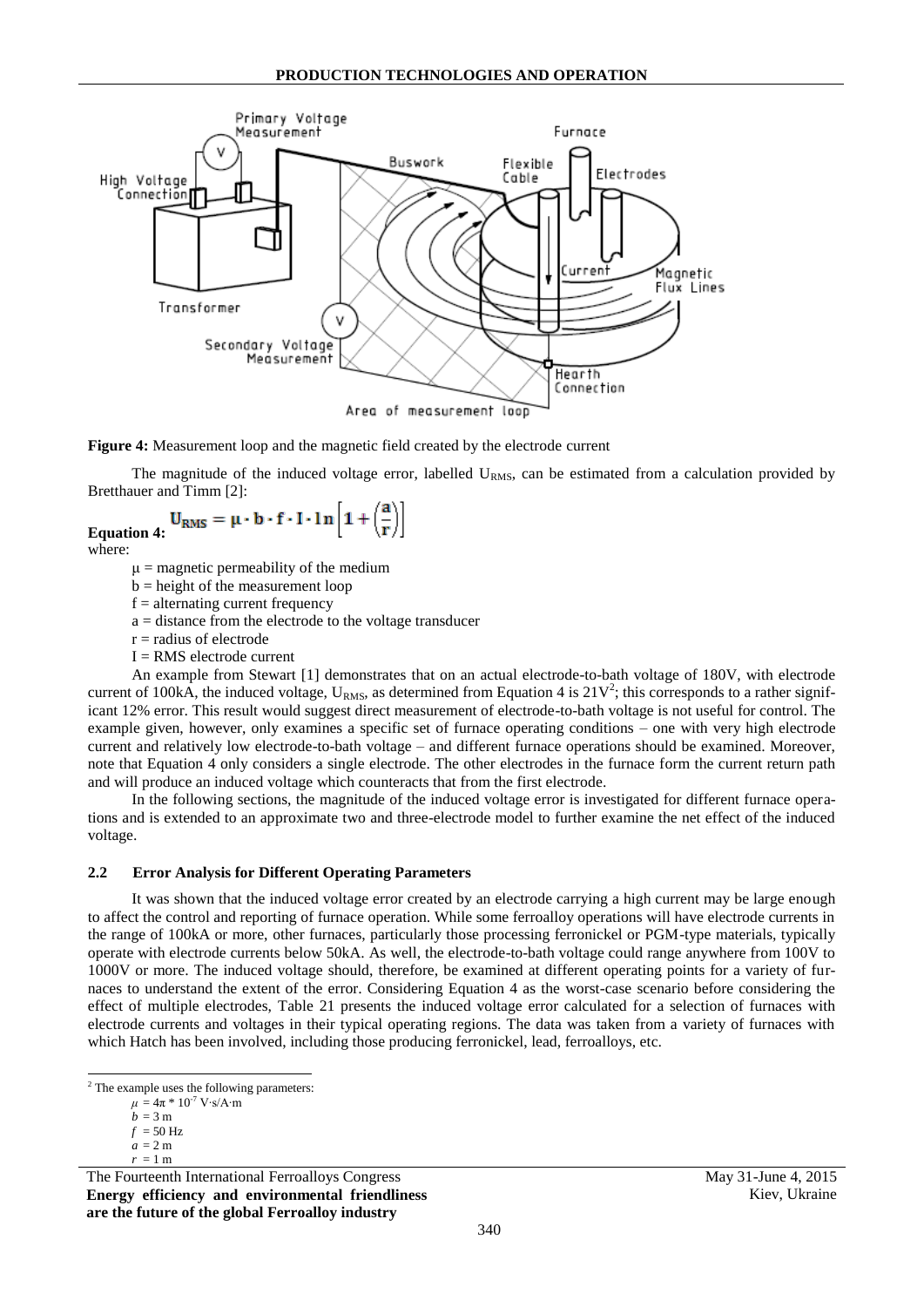| <b>Description</b> | <b>Electrode</b> | <b>Electrode</b> | <b>Induced</b>            | Error |
|--------------------|------------------|------------------|---------------------------|-------|
|                    | Current, I       | Voltage, V       | Voltage, U <sub>RMS</sub> |       |
| Furnace #1         | 120 kA           | 225 V            | 25 V                      | 11 %  |
| Furnace #2         | 75 kA            | 150 V            | 16V                       | 10 %  |
| Furnace #3         | 38 kA            | 120 V            | 8 V                       | 7 %   |
| Furnace #4         | 20 kA            | 100V             | 4 V                       | 4 %   |
| Furnace #5         | 31 kA            | 275 V            | 6 V                       | 2 %   |
| Furnace #6         | 8 kA             | 215 V            | 2V                        | 1 %   |
| Furnace #7         | 40 kA            | 850 V            | 8 V                       | $1\%$ |
| Furnace #8         | 41 kA            | 738 V            | 8 V                       | 1 %   |

<span id="page-3-0"></span>**Table 21:** Induced voltage on various furnaces

The error calculated for certain submerged-arc furnaces is shown to be in the range of the example given previously. The other furnaces examined, however, have lower electrode currents and correspondingly lower errors. Thus, although significant error may be possible for furnaces with very high electrode currents, there are many furnaces where the error is negligible, including most nickel and platinum furnaces, or other arcing operations.

#### **2.3 Error Analysis using a Multiple-electrode model**

As mentioned, Bretthauer and Timm's equation for the induced voltage [\[2\]](#page-10-0) considers only the voltage induced by a single electrode. In the common threeelectrode furnace there are two other electrodes which will contribute to, and in fact decrease, the induced voltage error. Discussion of the complicated geometry in the three-electrode model will be deferred to consider the simpler two-electrode model presented in [Figure 5.](#page-3-1)

The model considers a second electrode located at a centre-to-centre distance, d, from the original. The current flowing into the first electrode flows out of the second. As the current is travelling in opposite directions, the magnetic flux from the second electrode will be in opposition to that generated by the first. The reduced strength of the magnetic field will therefore decrease the induced voltage in the measurement loop.



<span id="page-3-1"></span>

Maintaining the variables of [Equation 4,](#page-2-1) the induced voltage due to each electrode can be derived as:

<span id="page-3-3"></span><span id="page-3-2"></span>Equation 5: 
$$
U_1
$$
 RMS =  $\mu \cdot b \cdot f \cdot I_1 \cdot \ln \left[1 + \left(\frac{a}{r}\right)\right]$   
Equation 6:  $U_2$  RMS =  $\mu \cdot b \cdot f \cdot I_2 \cdot \ln \left[1 + \left(\frac{a}{d+r}\right)\right]$ 

[Equation 5](#page-3-2) for the value of  $U_{IRMS}$  comes directly from [Equation 4.](#page-2-1) The induced voltage from the second electrode,  $U_{2RMS}$  given in [Equation 6,](#page-3-3) considers the additional distance between the electrode and the measurement loop, d. The resulting induced voltage is a sum of that from each electrode. Recalculating Stewart's example, using  $I_2 = -I_1 = -I_2$ 100kA and choosing a typical electrode spacing of 3m, reveals an overall induced voltage,  $U_{RMS}$ , of 13V. This corresponds to an error nearly half that of the single electrode model, at approximately 7%.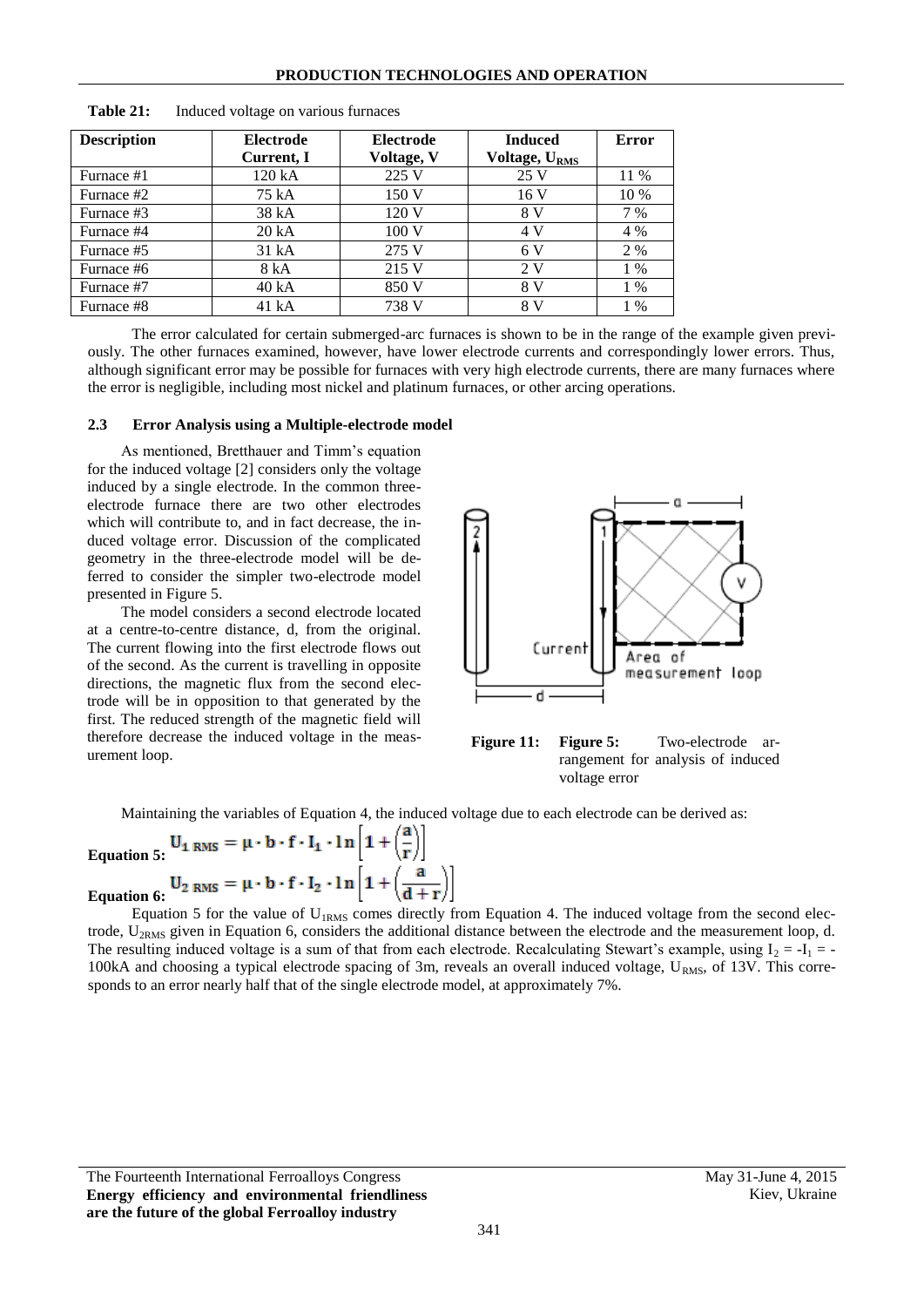The two-electrode analysis is extended to the common three-electrode configuration. The calculation is complicated by the geometry of the magnetic flux lines passing through the measurement loop and also by the different phase angle of the current in each electrode. [Figure 6](#page-4-0) presents a top-view of the three-electrode system for a geometric analysis. The magnetic flux through each measurement loop will be the vector sum of the flux generated by all three electrodes.

Considering the measurement loop highlighted in the figure, the component of the induced voltage from Electrode 1 is unchanged from the single and two-electrode models. The other electrodes, however, have a diminished effect as they are no longer in the same plane as the measurement loop (magnetic flux induces the highest voltage when the lines of flux are perpendicular to the induction loop). The flux lines from electrodes 2 and 3 no longer meet the loop at right angles, and therefore the induced voltage is less.

<span id="page-4-0"></span>Recalculating Stewart's example for the threeelectrode model, again assuming a 3m centre-tocentre distance between electrodes, yields an induced voltage,  $U<sub>RMS</sub>$ , of 13V, similar to the 7% error deter-



#### **2.4 Summary of Direct Electrode-to-Bath Voltage Measurement**

Although preliminary analysis of induced voltage casts doubt on the validity of direct electrode-to-bath voltage measurements, expanding the analysis to include all electrodes reveals the error is not as large as initially expected. It is also worth noting that the error is only significant on a subset of furnaces with very high electrode currents and relatively low electrode-to-bath voltages. Furnaces with electrode currents less than 50kA can expect less than 5% error due to induced voltage. [Table 22](#page-4-1) summarizes the results of the different models applied to the example furnaces. These results are still only an approximation as it is extremely difficult to consider every angle of the furnace geometry, or the effect of the material inside the furnace and the building steel framing the entire circuit.

| <b>Description</b> | <b>Electrode</b><br>Current, I | <b>Electrode</b><br>Voltage, V | Single-electrode<br>calculation  |       | <b>Two or Three-electrode</b><br>calculation |       |  |
|--------------------|--------------------------------|--------------------------------|----------------------------------|-------|----------------------------------------------|-------|--|
|                    |                                |                                | <b>Induced</b><br><b>Voltage</b> | Error | <b>Induced</b><br><b>Voltage</b>             | Error |  |
| Stewart $[1]$      | 100 kA                         | 180 V                          | 21 V                             | 12 %  | 13V                                          | 7 %   |  |
| Furnace #1         | 120 kA                         | 225 V                          | 25 V                             | 11%   | 16V                                          | 7 %   |  |
| Furnace #2         | 75 kA                          | 150V                           | 16V                              | 10%   | 10 <sub>V</sub>                              | 7 %   |  |
| Furnace #3         | 38 kA                          | 120 V                          | 8 V                              | 7%    | 5 V                                          | 4 %   |  |
| Furnace #4         | 20 kA                          | 100V                           | 4 V                              | 4%    | 3V                                           | 3 %   |  |
| Furnace #5         | 31 kA                          | 275 V                          | 6V                               | 2%    | 4 V                                          | $1\%$ |  |
| Furnace #6         | 8 kA                           | 215 V                          | 2V                               | 1%    | 1 <sup>V</sup>                               | $0\%$ |  |
| Furnace #7         | 40 kA                          | 850 V                          | 8 V                              | $1\%$ | 5 V                                          | $1\%$ |  |
| Furnace #8         | 41 kA                          | 738 V                          | 8 V                              | $1\%$ | 5 V                                          | $1\%$ |  |

<span id="page-4-1"></span>**Table 22:** Induced voltage error as determined by the single and multiple-electrode models

## **3 Electrode-to-Bath Voltage from Primary Calculations**

Stewart [\[3\]](#page-10-2) introduced a method to estimate electrode-to-bath voltage from measurements performed on the primary side of the furnace transformer; in this paper the method is referred to as the *primary calculation method*. The method avoids the induced voltages that affect the direct measurement of electrode-to-bath voltage discussed in the pre-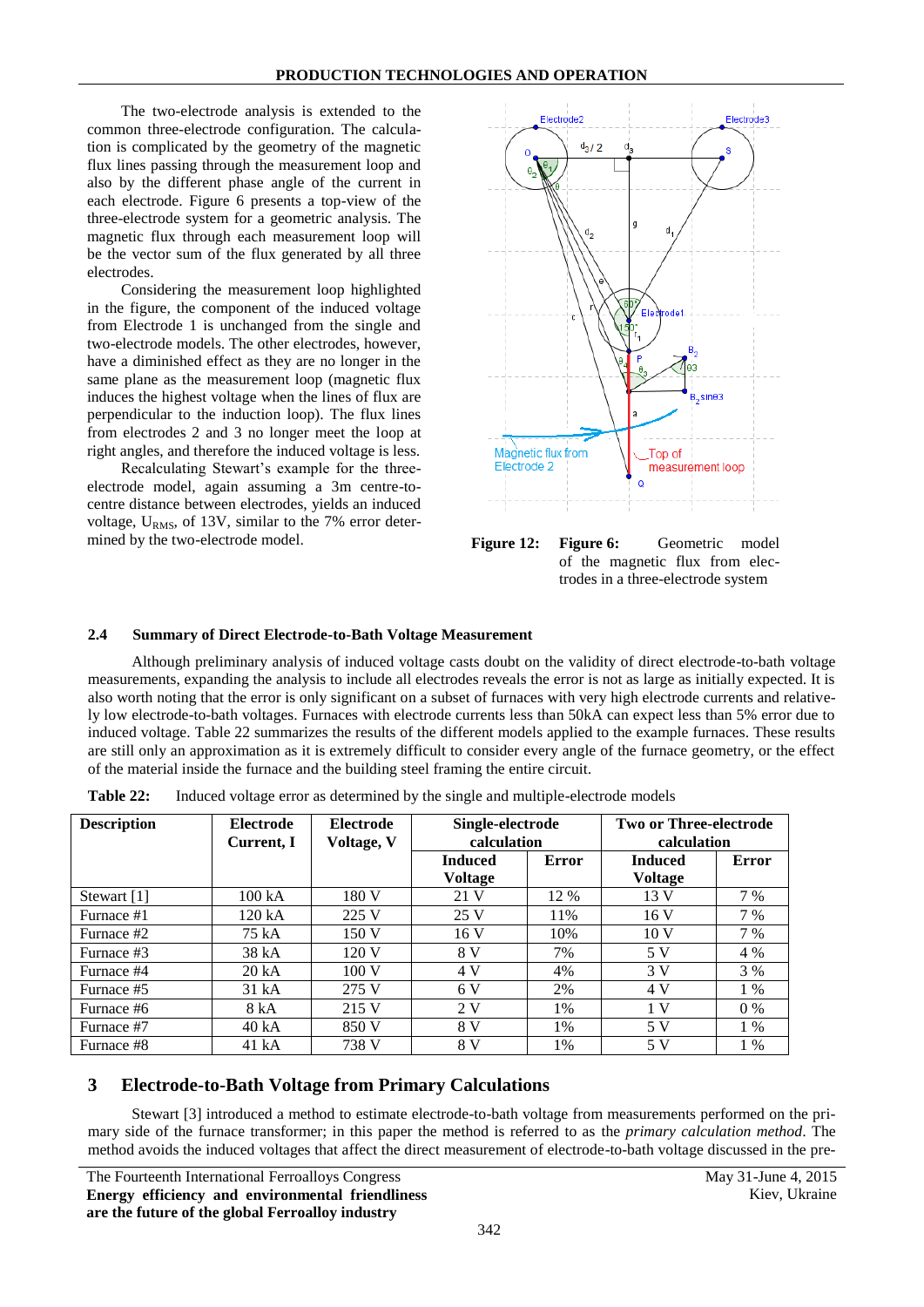vious section. The calculation, however, must be specifically calibrated for each furnace. This paper discusses the primary calculation method, the information required to calibrate the calculation, and the accuracy that can be expected if the calibration is not exact.

The complete electrical circuit for the furnace introduced in [Figure 3](#page-1-0) is provided schematically in [Figure 7.](#page-5-0) The diagram includes all three furnace transformers,  $T_i$ , all sources of reactance for each electrode including the buswork, flexible cables and electrode itself,  $X_{source-i}$ , and the electrode-to-bath resistance,  $R_{bath-i}$ . The primary calculation method estimates the electrode-to-bath voltage for each electrode,  $V_{1n}$ ,  $V_{2n}$ , and  $V_{3n}$ , from measurements of:

- the furnace transformer primary voltage,  $V_{12}$ ,  $V_{23}$ , and  $V_{31}$ ;
- the electrode currents,  $I_1$ ,  $I_2$ , and  $I_3$ ;
- and the total furnace power, P, measured separately by a dedicated meter.



<span id="page-5-0"></span>**Figure 7:** Complete circuit diagram for the three-electrode, three-transformer furnace

The accuracy of the primary calculation method relies on the assumption that the reactance in each phase is related by a fixed ratio and, moreover, that the ratio is known. The reactance per phase is a subset of the total furnace reactance which can often only be estimated and may change over time. There are several known methods used to estimate the phase reactance [\[4\],](#page-10-3) however, these will not be discussed in this paper. The result of the primary calculations must be considered an approximation and in the next sections the expected accuracy of the method is considered.

#### **3.1 Validity of the Primary Calculations**

The complete three phase furnace circuit shown in [Figure 7](#page-5-0) can be simplified by considering only the secondary side of the furnace transformers. As well, the reactance values for the transformer, buswork, flexible cables and electrode can be combined into a single value for each phase, known as the *total phase reactance*, X<sub>i</sub>. The simplified circuit is shown in [Figure 8.](#page-6-0) The available measurements are shown on the figure, as well as the actual value of electrode-tobath voltage, which the primary calculation method is meant to calculate.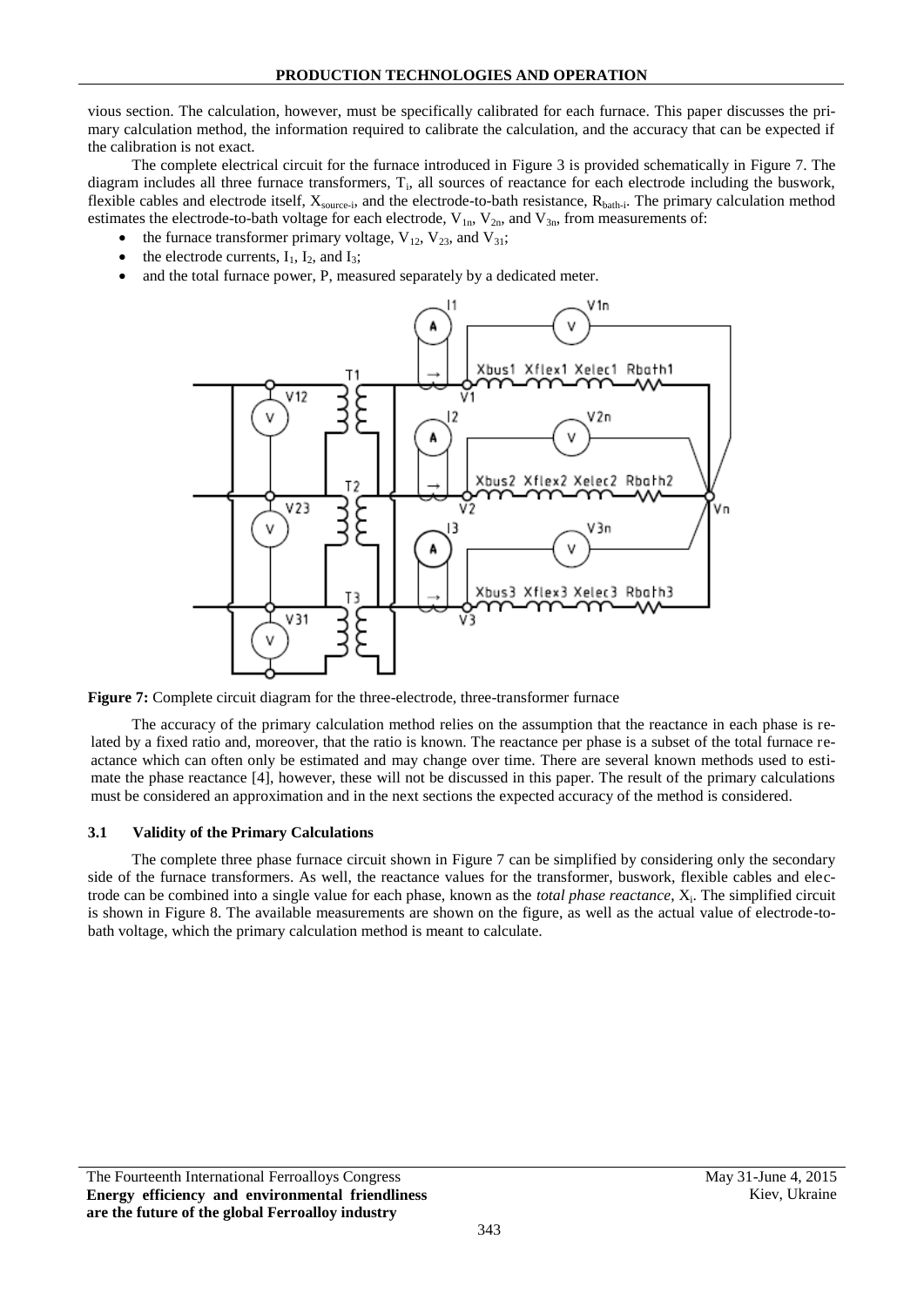

<span id="page-6-0"></span>

[Figure 8](#page-6-0) provides sample data for furnace resistance and reactance, and the corresponding electrode current, electrode-to-bath voltage and power at each electrode. Although the electrode-to-bath resistance for each electrode is equal, note that the current, voltage and power for each electrode are not. This unbalance occurs because the total phase reactance for each electrode differs slightly, as provided in the figure.

To demonstrate the validity of the primary calculation method it is applied to the example of [Figure 8.](#page-6-0) The calculation is performed assuming accurate measurement of the required values as well as exact calibration of the total phase reactance. The results, presented in [Table 23,](#page-6-1) are equal to the actual values provided in the Figure. This demonstrates the accuracy of the primary calculation method when the calculation is perfectly calibrated.

| <b>Primary Calculation Method Inputs</b> |            |      | <b>Primary Calculation Method Outputs</b> |                         |            |      |           |  |
|------------------------------------------|------------|------|-------------------------------------------|-------------------------|------------|------|-----------|--|
| <b>Transformer Secondary</b>             | $V_{12} =$ | 300  | V                                         | Electrode-to-Bath       | $V_{1n} =$ | 174  | - V       |  |
|                                          | $V_{23} =$ | 300  | V                                         |                         | $V_{2n} =$ | 172  | - V       |  |
| Voltages (measured)                      | $V_{31} =$ | 300  | V                                         | Voltages                | $V_{3n} =$ | 174  | - V       |  |
| Electrode Currents<br>(measured)         | $I_1 =$    | 99   | kA                                        |                         | $R_1 =$    | 12   | $m\Omega$ |  |
|                                          | $I_2 =$    | 100  | kA                                        | <b>Bath Resistances</b> | $R_2 =$    | 1.2. | $m\Omega$ |  |
|                                          | $I_3 =$    | 100  | kA                                        |                         | $R_3 =$    | 1.2  | $m\Omega$ |  |
| <b>Total Phase Reactance</b>             | $X_1 =$    | 1.28 | $m\Omega$                                 |                         | $P_1 =$    | 11.8 | <b>MW</b> |  |
| (calibration values)                     | $X_2 =$    | 1.24 | $m\Omega$                                 | Electrode Powers        | $P_2 =$    | 11.9 | <b>MW</b> |  |
|                                          | $X_3 =$    | 1.25 | $m\Omega$                                 |                         | $P_3 =$    | 12.1 | <b>MW</b> |  |
| <b>Total Furnace Power</b>               | $P =$      | 35.8 | <b>MW</b>                                 |                         |            |      |           |  |
| (measured)                               |            |      |                                           |                         |            |      |           |  |

<span id="page-6-1"></span>**Table 23:** Primary calculation method applied to the circuit of [Figure 8](#page-6-0)

#### **3.2 Error in the Calculation**

As noted for [Figure 8,](#page-6-0) the reactance values for each phase are similar but not identical. In a real system it may often be assumed, for lack of better information, that these values are the same. Employing this assumption in the primary calculation method, however, results in an error in the calculated electrode-to-bath voltages. [Table 24](#page-7-0) presents the results of the primary calculation method when reactance is assumed to be equal for the example of [Figure 8.](#page-6-0)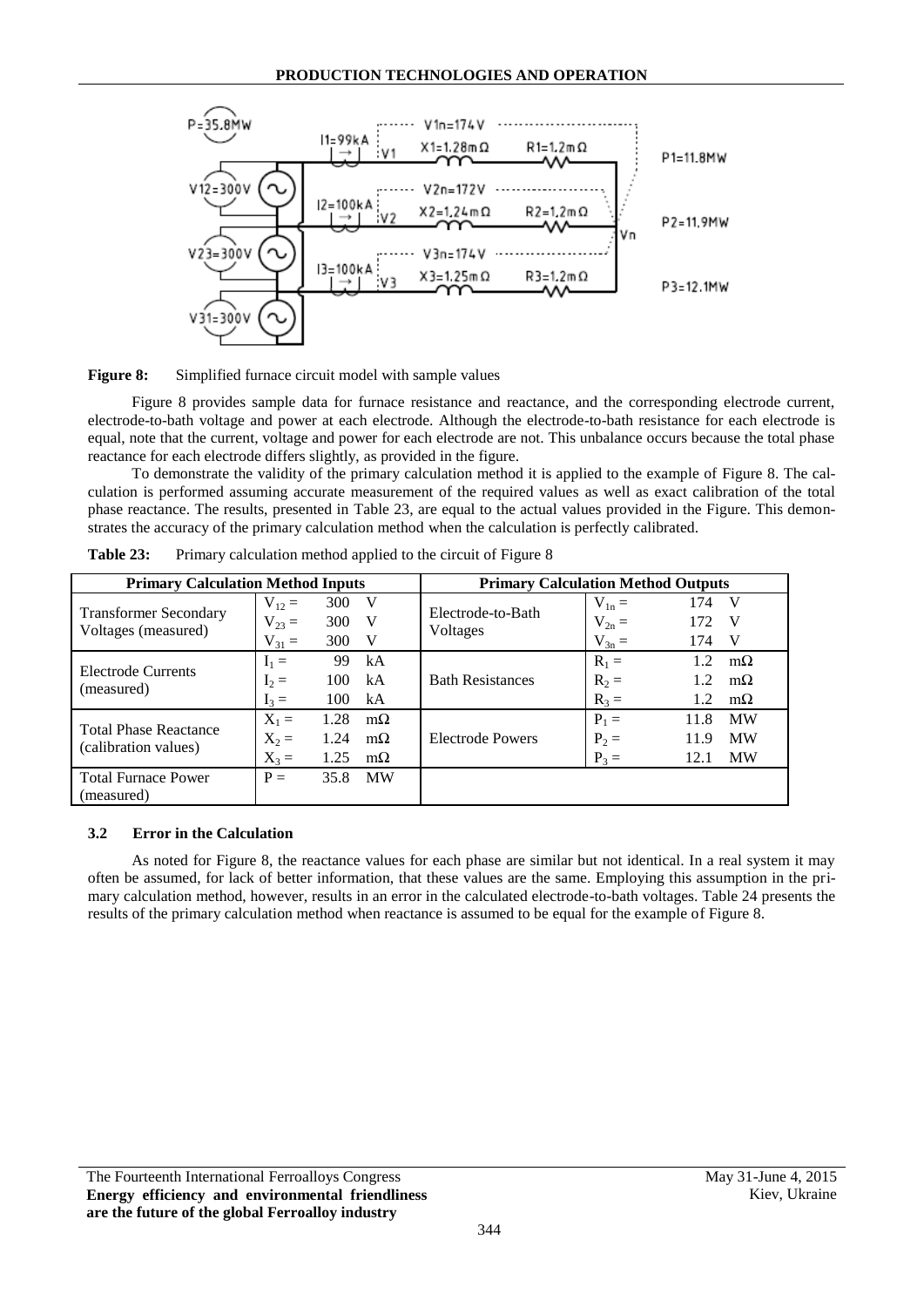| <b>Primary Calculation Inputs</b> |            |      | <b>Primary Calculation Outputs</b> | Actual                               | Error      |      |           |      |           |                                                                                              |
|-----------------------------------|------------|------|------------------------------------|--------------------------------------|------------|------|-----------|------|-----------|----------------------------------------------------------------------------------------------|
| Secondary                         | $V_{12} =$ | 300  | V                                  |                                      | $V_{1n} =$ | 173  | V         | 174  | V         | $-1\%$                                                                                       |
| Voltage                           | $V_{23} =$ | 300  | V                                  | Electrode-to-<br><b>Bath Voltage</b> | $V_{2n} =$ | 174  | V         | 172  | V         | $+1\%$                                                                                       |
| (measured)                        | $V_{31} =$ | 300  | V                                  |                                      | $V_{3n} =$ | 173  | V         | 174  | V         | $-1\%$                                                                                       |
| Electrode                         | $I_1 =$    | 99   | kA                                 |                                      | $R_1 =$    | 1.2. | $m\Omega$ | 12   | $m\Omega$ | $0\%$                                                                                        |
| Current                           | $I_2 =$    | 100  | kA                                 | <b>Bath</b><br>Resistance            | $R_2 =$    | 1.2  | $m\Omega$ | 1.2  | $m\Omega$ | 0%                                                                                           |
| (measured)                        | $I_3 =$    | 100  | kA                                 |                                      | $R_3 =$    | 1.2  | $m\Omega$ | 1.2  | $m\Omega$ | 0%                                                                                           |
| <b>Total Phase</b>                | $X_1 =$    | 1.25 | $m\Omega$                          |                                      | $P_1 =$    | 11.8 | <b>MW</b> | 11.8 | <b>MW</b> | 0%                                                                                           |
| Reactance*                        | $X_2 =$    | 1.25 | $m\Omega$                          | Electrode<br>Power                   | $P_2 =$    | 12.1 | <b>MW</b> | 11.9 | <b>MW</b> | $+2\%$                                                                                       |
| (calibration)                     | $X_3 =$    | 1.25 | $m\Omega$                          |                                      | $P_3 =$    | 11.8 | MW        | 12.1 | <b>MW</b> | $-2\%$                                                                                       |
| <b>Total Power</b>                | $P =$      | 35.8 | <b>MW</b>                          |                                      |            |      |           |      |           |                                                                                              |
| (measured)                        |            |      |                                    |                                      |            |      |           |      |           | *Actual X <sub>i</sub> , per the figure: 1.28 m $\Omega$ , 1.24 m $\Omega$ , 1.25 m $\Omega$ |

<span id="page-7-0"></span>**Table 24:** Primary calculation method applied to [Figure 8,](#page-6-0) assuming equal reactance

Although the errors in the calculated electrode-to-bath voltage are small – less than 2% – considering a circuit with different parameters shows how easily the error can increase. The circuit presented in [Figure 9](#page-7-1) has a wider range of total phase reactance, although they are all still within three-tenths of a milliohm. The primary calculation method will be applied to the circuit, again assuming accurate measurements but using equal values of total phase reactance as default calibration values. The results are provided in [Table 25.](#page-7-2)



<span id="page-7-2"></span><span id="page-7-1"></span>**Figure 9:** Circuit model with unequal total phase reactance values (actual electrode-to-bath voltages shown) Table 25: Primary calculation method applied to [Figure 9,](#page-7-1) assuming equal reactance

|                    | <b>Primary Calculation Inputs</b> |      |              | <b>Primary Calculation Outputs</b>   |                                                                                                    |      |           | Actual | <b>Error</b> |        |
|--------------------|-----------------------------------|------|--------------|--------------------------------------|----------------------------------------------------------------------------------------------------|------|-----------|--------|--------------|--------|
| Secondary          | $V_{12} =$                        | 300  | $\mathbf{V}$ |                                      | $V_{1n} =$                                                                                         | 171  | V         | 175    | - V          | $-2\%$ |
| Voltage            | $V_{23} =$                        | 300  | - V          | Electrode-to-<br><b>Bath Voltage</b> | $V_{2n} =$                                                                                         | 182  | V         | 165    | V            | $+10%$ |
| (measured)         | $V_{31} =$                        | 300  | - V          |                                      | $V_{3n} =$                                                                                         | 167  | V         | 179    | V            | $-7\%$ |
| Electrode          | $I_1 =$                           | 95   | kA           | <b>Bath</b>                          | $R_1 =$                                                                                            | 1.3  | $m\Omega$ | 1.2.   | $m\Omega$    | $+8%$  |
| Current            | $I_2 =$                           | 101  | kA           | Resistance                           | $R_2 =$                                                                                            | 1.3  | $m\Omega$ | 1.2    | $m\Omega$    | $+8%$  |
| (measured)         | $I_3 =$                           | 103  | kA           |                                      | $R_3 =$                                                                                            | 1.0  | $m\Omega$ | 1.2    | $m\Omega$    | $-16%$ |
| <b>Total Phase</b> | $X_1 =$                           | 1.25 | $m\Omega$    |                                      | $P_1 =$                                                                                            | 11.7 | <b>MW</b> | 10.9   | <b>MW</b>    | $+7%$  |
| Reactance*         | $X_2 =$                           | 1.25 | $m\Omega$    | Electrode<br>Power                   | $P_2 =$                                                                                            | 13.3 | <b>MW</b> | 12.4   | <b>MW</b>    | $+7%$  |
| (calibration)      | $X_3 =$                           | 1.25 | $m\Omega$    |                                      | $P_3 =$                                                                                            | 11.1 | <b>MW</b> | 12.9   | <b>MW</b>    | $-14%$ |
| <b>Total Power</b> | $P =$                             | 36.1 | <b>MW</b>    |                                      |                                                                                                    |      |           |        |              |        |
| (measured)         |                                   |      |              |                                      | *Actual X <sub>i</sub> values, per the figure: 1.40 m $\Omega$ , 1.10 m $\Omega$ , 1.25 m $\Omega$ |      |           |        |              |        |

As demonstrated in [Table 25,](#page-7-2) a larger, but still conceivable error in the total phase reactance calibration has increased the error in electrode-to-bath voltage to 10% on Electrode 2. An even larger error is observed in the electrode power calculations. Considering typical furnace operation where power is meant to be balanced on all electrodes, the primary calculation method would result in an unbalance, with electrode 3 compensating for the calculation and actually drawing too much power.

The Fourteenth International Ferroalloys Congress May 31-June 4, 2015 **Energy efficiency and environmental friendliness are the future of the global Ferroalloy industry**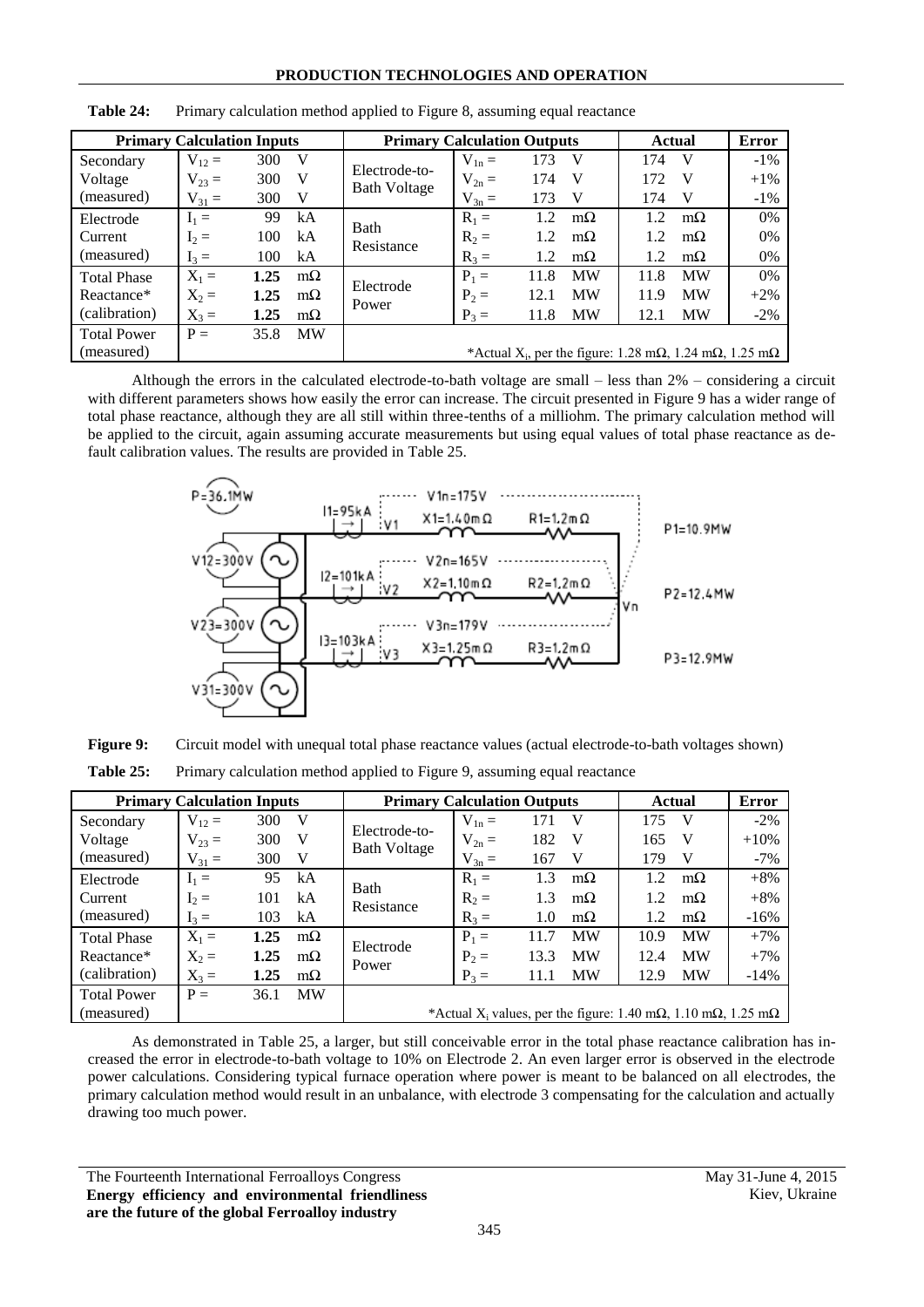#### **3.3 Error Analysis with Different Operating Parameters**

As in the analysis of error in the secondary, or direct, measurement in Section [2,](#page-1-1) it is worth examining the error in the primary calculation method for different operating parameters. The next example, provided in [Figure 10,](#page-8-0) considers a furnace operating with a higher resistance than that in [Figure 9,](#page-7-1) with a power factor of 0.9 compared to 0.7 in the previous example. The results of the primary calculation method, presented in [Table 26,](#page-8-1) demonstrate that a furnace with a higher power factor will have less error, and in fact doubling the resistance in the circuit effectively reduces the error by half.



<span id="page-8-0"></span>**Figure 10:** Circuit model with higher power factor

<span id="page-8-1"></span>

| Table 26: |  |  |  | Primary calculation method applied to <b>Figure 10</b> , assuming equal reactance |
|-----------|--|--|--|-----------------------------------------------------------------------------------|
|-----------|--|--|--|-----------------------------------------------------------------------------------|

| <b>Primary Calculation Inputs</b> |            |      | <b>Primary Calculation Outputs</b> |                                      | Actual                                                                                    | <b>Error</b> |           |      |           |        |
|-----------------------------------|------------|------|------------------------------------|--------------------------------------|-------------------------------------------------------------------------------------------|--------------|-----------|------|-----------|--------|
| Secondary                         | $V_{12} =$ | 300  | - V                                |                                      | $V_{1n} =$                                                                                | 174          | V         | 173  | V         | $+1\%$ |
| Voltage                           | $V_{23} =$ | 300  | V                                  | Electrode-to-<br><b>Bath Voltage</b> | $V_{2n} =$                                                                                | 178          | V         | 169  | V         | $+5%$  |
| (measured)                        | $V_{31} =$ | 300  | V                                  |                                      | $V_{3n} =$                                                                                | 168          | V         | 178  | V         | $-6%$  |
| Electrode                         | $I_1 =$    | 60   | kA                                 | <b>Bath</b>                          | $R_1 =$                                                                                   | 2.6          | $m\Omega$ | 2.5  | $m\Omega$ | $+4%$  |
| Current                           | $I_2 =$    | 62   | kA                                 | Resistance                           | $R_2 =$                                                                                   | 2.6          | $m\Omega$ | 2.5  | $m\Omega$ | $+4%$  |
| (measured)                        | $I_3 =$    | 64   | kA                                 |                                      | $R_3 =$                                                                                   | 2.3          | $m\Omega$ | 2.5  | $m\Omega$ | $-8\%$ |
| <b>Total Phase</b>                | $X_1 =$    | 1.25 | $m\Omega$                          |                                      | $P_1 =$                                                                                   | 9.4          | <b>MW</b> | 9.1  | <b>MW</b> | 3%     |
| Reactance*                        | $X_2 =$    | 1.25 | $m\Omega$                          | Electrode<br>Power                   | $P_2 =$                                                                                   | 9.9          | <b>MW</b> | 9.6  | <b>MW</b> | 3%     |
| (calibration)                     | $X_3 =$    | 1.25 | $m\Omega$                          |                                      | $P_3 =$                                                                                   | 9.4          | <b>MW</b> | 10.1 | <b>MW</b> | $-7%$  |
| <b>Total Power</b>                | $P =$      | 28.8 | <b>MW</b>                          |                                      |                                                                                           |              |           |      |           |        |
| (measured)                        |            |      |                                    |                                      | *Actual $X_i$ values, per the figure: 1.40 m $\Omega$ , 1.10 m $\Omega$ , 1.25 m $\Omega$ |              |           |      |           |        |

## **3.4 Loss of Arc and Six-Electrode Furnaces**

Loss of arc is a special case which should also be examined in discussing the primary calculation method. In some arcing operations arc loss occurs frequently, often caused by interruptions from feed material, changing bath level or an electrode break. A representative circuit diagram during arc loss is presented in [Figure 11.](#page-9-0)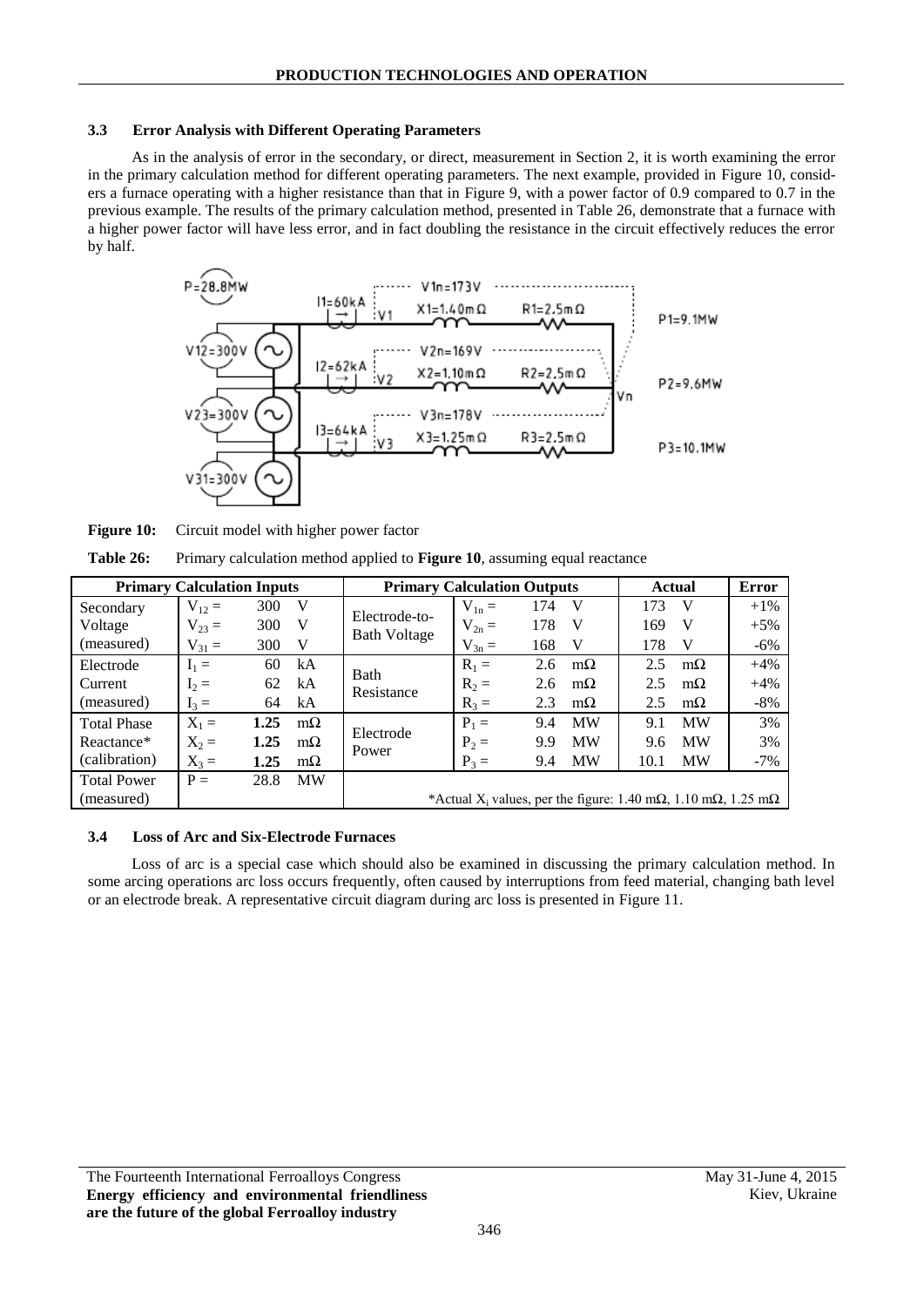

<span id="page-9-0"></span>Figure 11: Circuit model for a loss of arc on Electrode 3

During arc loss the three-phase furnace circuit temporarily becomes a single-phase loop. With  $I_3$  equal to zero, it is given that  $I_2$  is now equal and opposite to  $I_1$ . In this configuration, the solution to the primary calculation is undefined as there is no longer enough information to determine the electrode-to-bath voltages,  $V_{1n}$  and  $V_{2n}$ .

The problem stems from the available measurements used in the primary calculation method. As indicated in [Figure 11,](#page-9-0) the measurements include the line-line voltage,  $V_{12}$ , and the electrode current,  $I_1$ . The other measurements are trivial, in that  $V_{23} + V_{31} = V_{12}$ ,  $I_2 = -I_1$ , and  $I_3 = 0$ . The circuit impedance of the loop formed by electrodes 1 and 2 is the sum of that for the two phases, i.e.  $R = R_1 + R_2$  and  $X = X_1 + X_2$ . Given any combination of resistances that sum to the same value (e.g.  $R_1 = 2.5 \text{m}\Omega$  and  $R_2 = 2.5 \text{m}\Omega$ , or  $R_1 = 1.0 \text{m}\Omega$  and  $R_2 = 4.0 \text{m}\Omega$ , which both sum to 5.0m $\Omega$ ) the measurements at  $V_{12}$  and  $I_1$  will remain the same. Consequently, it is impossible to know the electrode voltages,  $V_{1n}$  and  $V_{2n}$ 

A six-electrode furnace consists of three single-phase loops, as the furnace circuit diagram demonstrates in [Fig](#page-9-1)[ure 12.](#page-9-1) By extension of the single-loop analysis for loss of arc, it is evident that measurements of line-line voltage and electrode current will not be sufficient to determine the individual electrode voltages. It is thus necessary for sixelectrode furnace control systems to use direct measurement of electrode-to-bath voltages.



<span id="page-9-1"></span>Figure 12: Six-electrode furnace model

#### **4 Conclusion**

In an electric furnace there are two methods of obtaining the electrode voltages needed for control: direct measurement from electrode-to-bath on the secondary side of the furnace transformer, or calculation using measurements from the primary or high-voltage side. The former method is affected by an induced voltage error caused by the high currents in the electrodes. Because of this error the latter is often cited as the preferred choice. However, the accuracy of the primary calculation method quickly falters when the reactance of the system is not known precisely.

A practical implication of an error in electrode voltage measurement is the possibility of unequal power distribution within the furnace. Assuming balanced heat under each electrode is desired, an operator would enter an equal resistance setpoint for each electrode. If the measurement of electrode voltage is not accurate, however, what the control system presumes is equal resistance will actually be unbalanced. This will result in uneven heating of the furnace and

The Fourteenth International Ferroalloys Congress May 31-June 4, 2015 **Energy efficiency and environmental friendliness are the future of the global Ferroalloy industry**